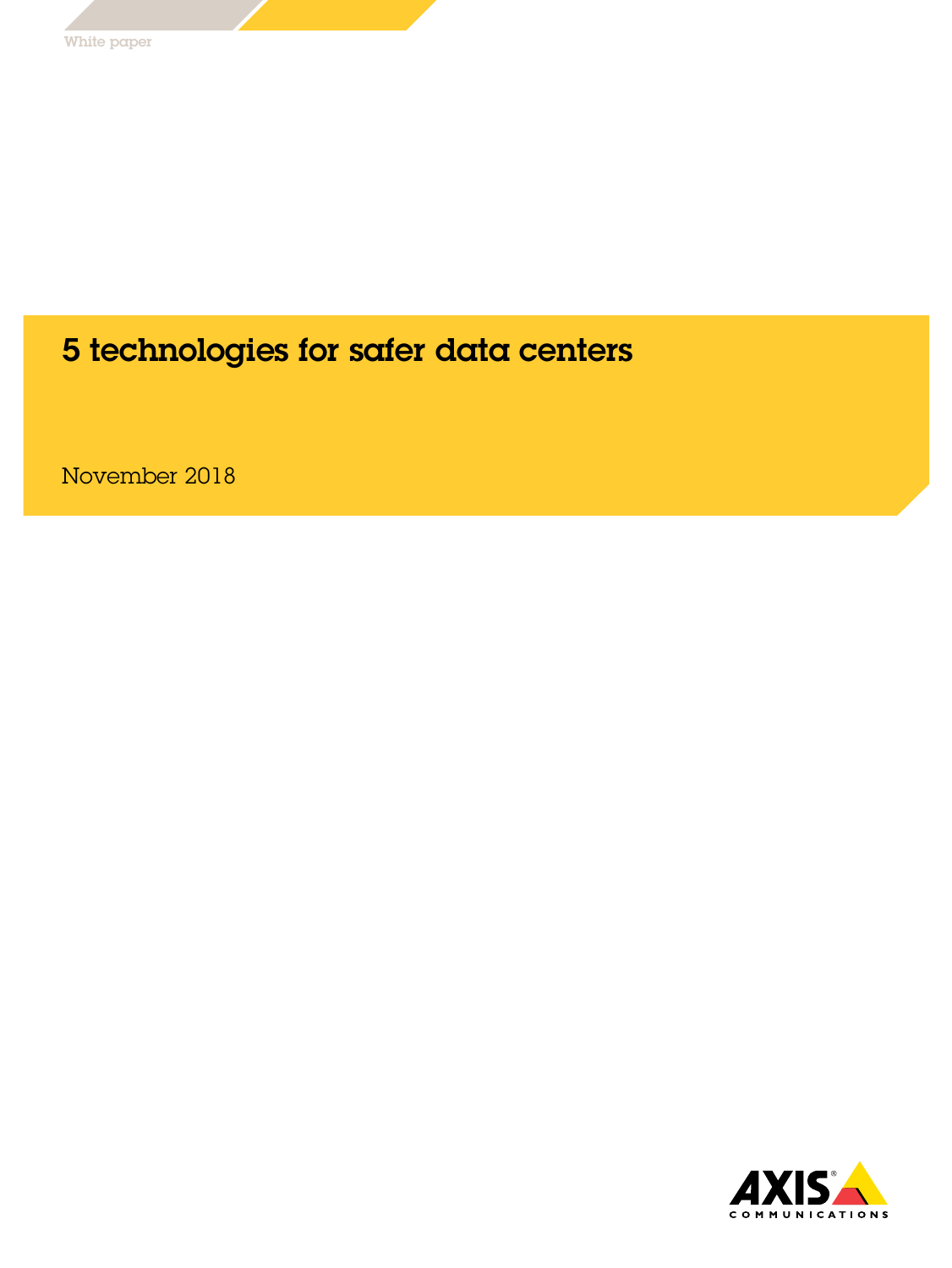# Table of contents

| 1. Introduction                                                    | 3 |
|--------------------------------------------------------------------|---|
| 2. Perimeter and internal protection                               | 3 |
| 3. Process analysis and protocols compliance.                      | 4 |
| 4. Efficient data management from the video<br>surveillance system | 5 |
| 5. Health monitoring and cybersecurity                             | 6 |
| 6. Unified management                                              | 6 |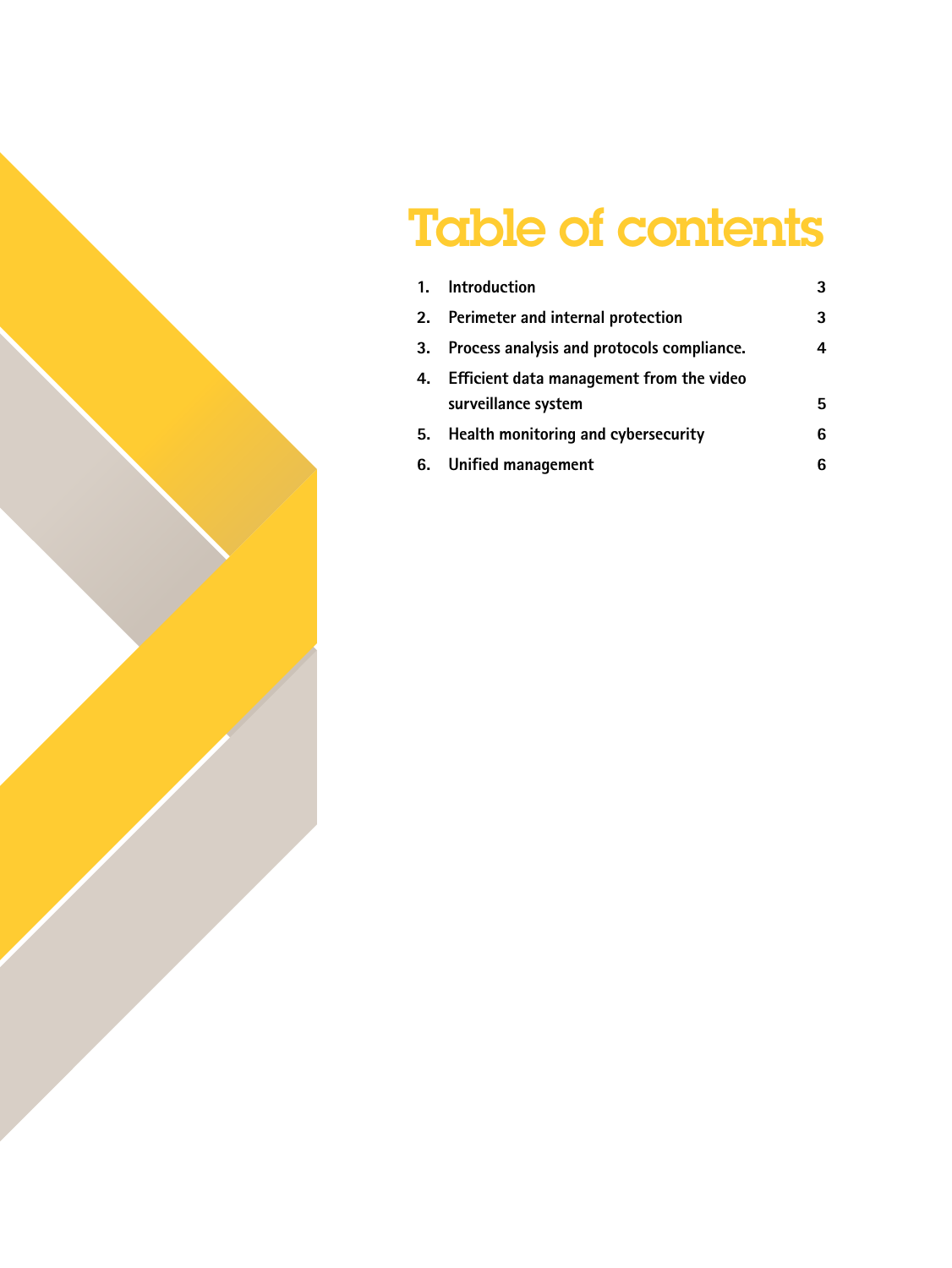## 1. Introduction

From online retail and mobile banking, through to cloud business productivity applications and digital infrastructure management, there is now an abundance of data that needs to be managed and stored in data centers. However, the increasing value of information has made data centers a prime target for nefarious intentions, from criminals stealing data for profit, to individuals wishing to disrupt business operations. Therefore, it has become increasingly important for organizations to ensure data centers are protected to a high level.

One way to protect this critical information is implementing a highly efficient data center surveillance system and protocols, a field in which Axis Communications is a global leader.

The evolution of technology and the advent of IP access control, IP audio, software and video analytics, now mean there are more possibilities for better operational efficiency within data center video surveillance.

This whitepaper presents how the main challenges faced by data centers can be solved using smart technologies in network video, audio, access control and analytics.



#### 2. Perimeter and internal protection

The location of a data center is carefully chosen to reduce risks – ranging from climatic adversities, such as tsunamis and earthquakes, to invasions. Some of them are located in isolated places, which are difficult to access, so the mere approach of a stranger may indicate a potential risk.

Nowadays, to be pre-warned of intruders in remote locations where there are not guards patrolling the site, it is feasible to receive a warning via a smartphone if someone approaches the walls of a data center. The operator in the control office is automatically warned and can access a visual of the suspects right away, day or night. If a threat is detected, such as someone trying to jump the walls, advanced technology can react with more powerful alerts, like a sound message using IP horn speakers.

Assault strategies are evolving, so a perimeter breach may also take place above the fence, using drones. Just as the internet opened up a new way for hackers to harm organizations, drones have enabled similar situations such as corporate espionage, terrorism and hacking. As a result, drones now represent a serious new security threat to data centers. These installations now face the risk of having its systems disrupted or suffer physical harm. One-way data centers are addressing these sorts of attacks is the use of air protection technology – combining cameras with specialist drone detection software to create an early warning system. The combined solution can detect drones and protect high-value airspace from drone threats, even when the aircraft is operated by GPS coordinates.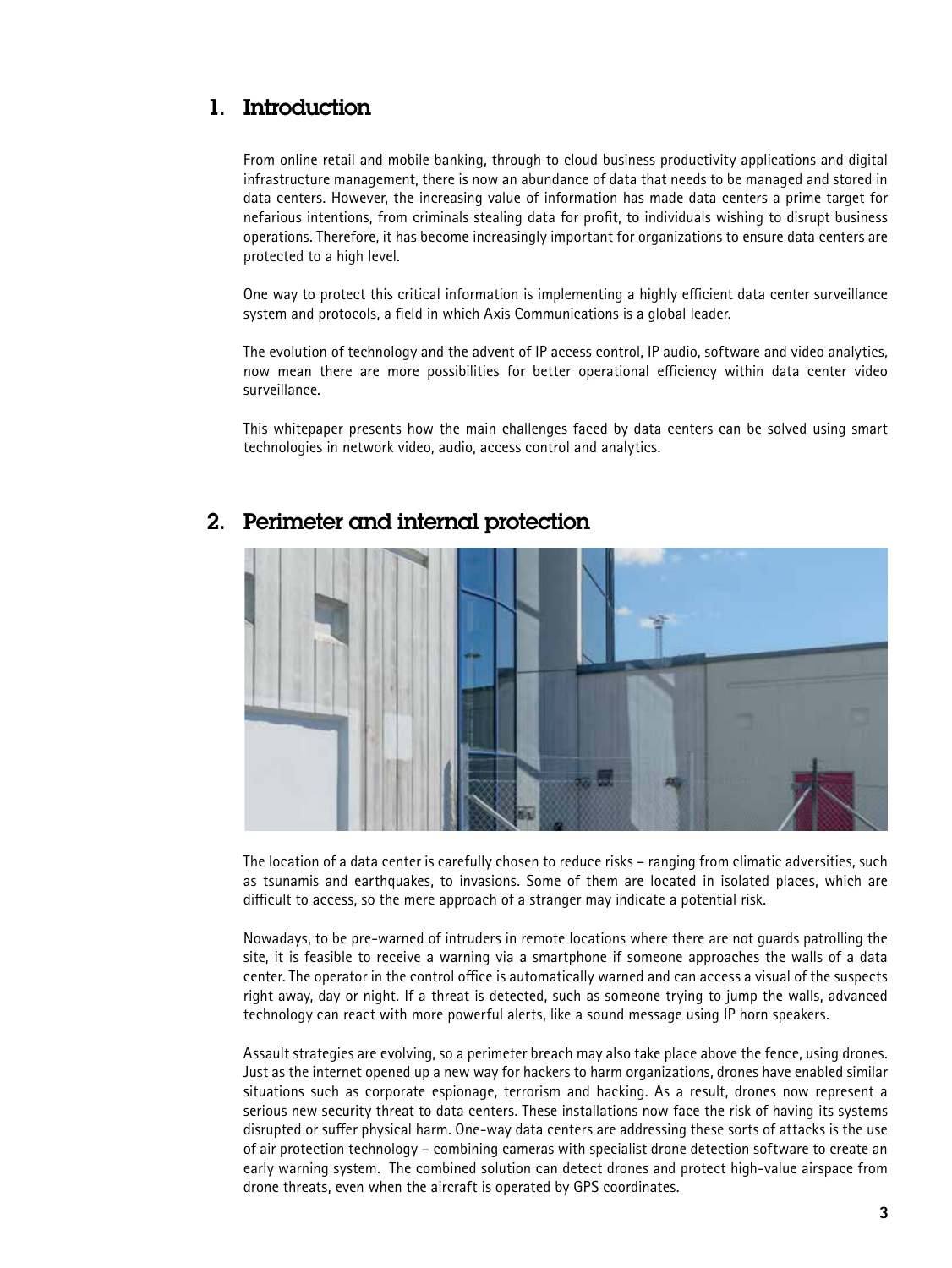On the other hand, for the people who actually access the data center, it is recommended that they monitor who is entering, together with a time recording. Furthermore, it is useful to track how much time they remained there, and which areas were accessed. Many technologies address this type of control. Some data centers not only use systems based on a password or card, which always bear the risk of being copied, but also some type of physical verification, like facial recognition. This can be done by employing video intercoms (preferably resistant to acts of vandalism for external areas) with a facial recognition software. When the face matches with the one on record, and when the schedule corresponds to the authorized time frame, the door opens using network access controllers.

In fact, the access control system goes beyond the main areas. It can also include smaller rooms and even doors of racks. Certain intelligent modules can connect to I/O devices in order to generate alerts, for example when the door of the rack is left open. At the same time discreet cameras can help to keep unauthorized people from opening the door during unusual times.



#### 3. Process analysis and protocols compliance.

Upon entering the data center, the challenges continue. After all, we are dealing with a physical environment that requires the compliance of protocols. Only in this way, is it possible to guarantee excellence in the management of its infrastructure. In these environments, it is usually forbidden, for instance, to use smartphones with cameras, and many data centers limit the number of persons who are allowed to enter at the same time.

An intelligent video surveillance system can detect the exact number of people who are currently in the monitored area and immediately send out an alert if the allowed quota is exceeded.

Besides the amount of people, this analytic, which is embedded in the camera, also reports the average period of occupancy. If a third-party professional, for example, usually takes 30 minutes to fulfil a task, the system can be programmed to send a notification should someone stay longer than that time frame. This feature can be useful for data centers, because they typically have periods, during which nobody is supposed to access the premises.

These and other occurrences, like an abandoned object on the floor of a corridor, can trigger warning sounds using IP loudspeakers. These messages are useful to dissuade malicious persons as well as to caution against the employees' carelessness. Indeed, a study by CompTIA<sup>1</sup> (Computation Technology Industry Association) showed that 42% of the surveyed safety faults could be traced back to either a lack of attention by the end user or failure to meet protocols.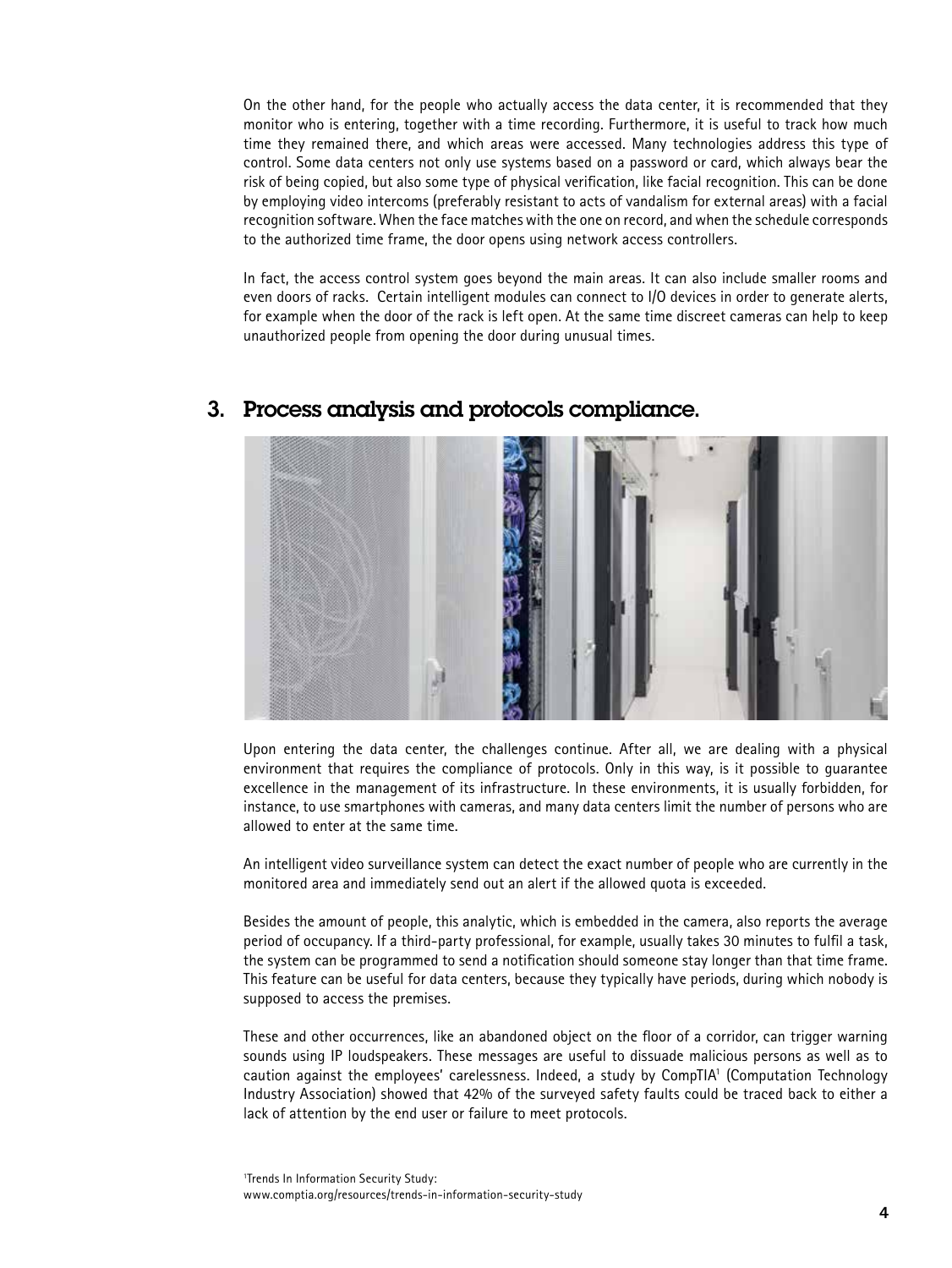It's even possible to program recurrent warnings to serve as a reminder to the people in charge, so they can fulfill a task. These are all intelligent measures to reinforce the fulfillment of protocols and reduce risks in a critical environment.



## 4. Efficient data management from the video surveillance system

In recent years, data centers (especially those of major size) have invested in optimizing energy consumption. This has been achieved through the use intelligent strategies for refrigeration alongside efficient software for energy management and by using fewer servers to process the same amount of data. The same logic can be extended to video surveillance devices.

All the devices connected to a network generate information that must be handled. To do so, an efficient data center must consider two factors: the amount of information that it manages from cameras up to the servers, and the required storage for its preservation for a certain period.

Therefore, efficient data management is essential. The H.264 standard (which is the format most commonly used for the recording, compression, and distribution of video content) offers a significant image compression, which can be increased by technology like Axis Zipstream. It provides various methods for reducing the video bitrate without visible loss of quality. By doing so, up to half of the amount of bandwidth is needed – a significant reduction compared to systems limited to H.264.

Consequently, the information that is stored also halves. Using the H.264 standard, video recordings with 20 frames per second in high definition (1280  $\times$  1024) last only 28 days with a storage of 2 TB<sup>2</sup>. By adding Zipstream, this storage can be extended to 56 days without losses – or one can invest in a cheaper, 1 TB storage to reach the same 28 days.

Apart from the compression, there are other ways to reduce data flow from video surveillance systems. One way is to adjust the image format so it fits the observed area. For instance, instead of generating an image in landscape mode, if looking at a corridor it would make more sense to change it to a vertical image.

A vertical view offers more details at the end of the corridor. This allows for a single camera to cover 50 meters. By reducing the number of cameras, the data center can also reduce the amount of stored video material to the half. Combined with compression technology, the data amount can be reduced by 75% on average.

<sup>&</sup>lt;sup>2</sup> Video Surveillance Storage: How Much Is Enough? www.seagate.com/files/staticfiles/docs/pdf/whitepaper/video-surv-storage-tp571-3-1202-us.pdf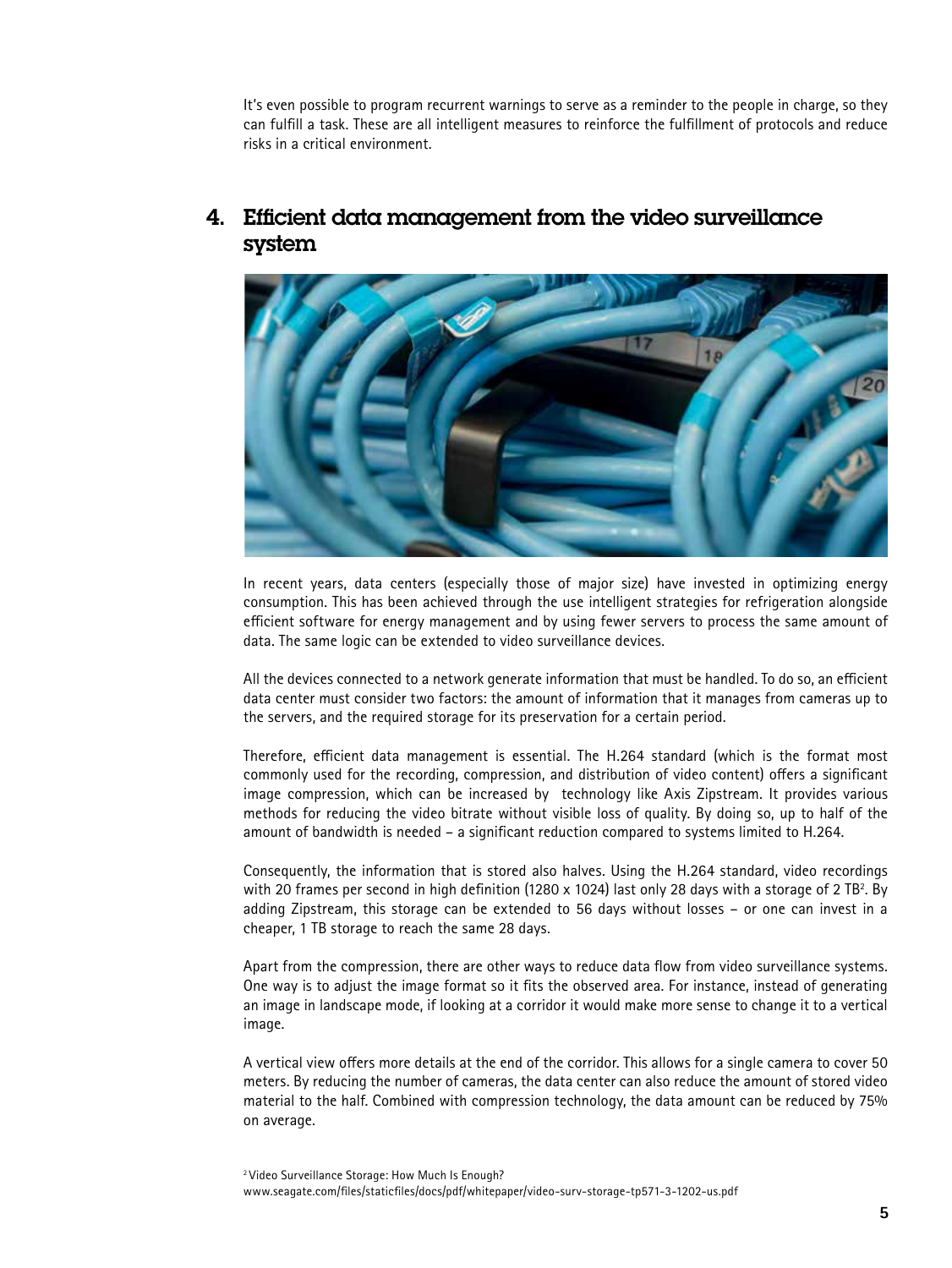Another well-known concept is edge storage. The camera installed at the door of a rack or in the ceiling of the data center can contain a memory card (e.g. 128 GB) optimized for video surveillance. Using motion detection as a trigger, the data center can easily spend 51 days before the information on the SD card is overwritten. The video stream is not transferred over the network. For data centers with higher safety requirements, the same concept can also be used for redundancy, meaning that video footage is stored in two places, on the edge as well as on central storage.



### 5. Health monitoring and cybersecurity

If data center walls and air space are protected, and if the access control is smartly working, and the amount of information and storage is minimal, it seems like everything is under control, right? Absolutely not.

In 2015, CompTIA flagged in a report, called "Trends in Information Security", that 85% of the successful data breaches targeted the top 10 known vulnerabilities. Despite the fact that the necessary software has been available, these weak spots had never been patched

To make matters worse, 83% of data breach victims took more than a week to detect a violation. The consequences of this can be calculated in dollars. It is considered that the 2013-2014 attack on almost 3 billion of Yahoo users' accounts have harmed the sales value of the company in 350 million dollars.

This is why it is essential to monitor the health of systems in a data center. Companies and government organizations that manage their own data centers can take a better control of their installations using device managing software, which constantly analyses the health of all devices connected to the network: cameras, access control, audio equipment, and so on. Firmware updates are automatic.

Some certifications request, for instance, that the devices connected to a network, not only come already set from factory, but also with the embedded certificates demanded by the client. To meet such a level of demand, it is possible to ask for customized firmware for a specific project.

# 6. Unified management

It's easy to see that these technologies point in the same direction. The most advanced data centers around the world already benefit from the new possibilities of integration among different devices that are connected to a network. It becomes increasingly evident that a centralized management of systems is extremely efficient.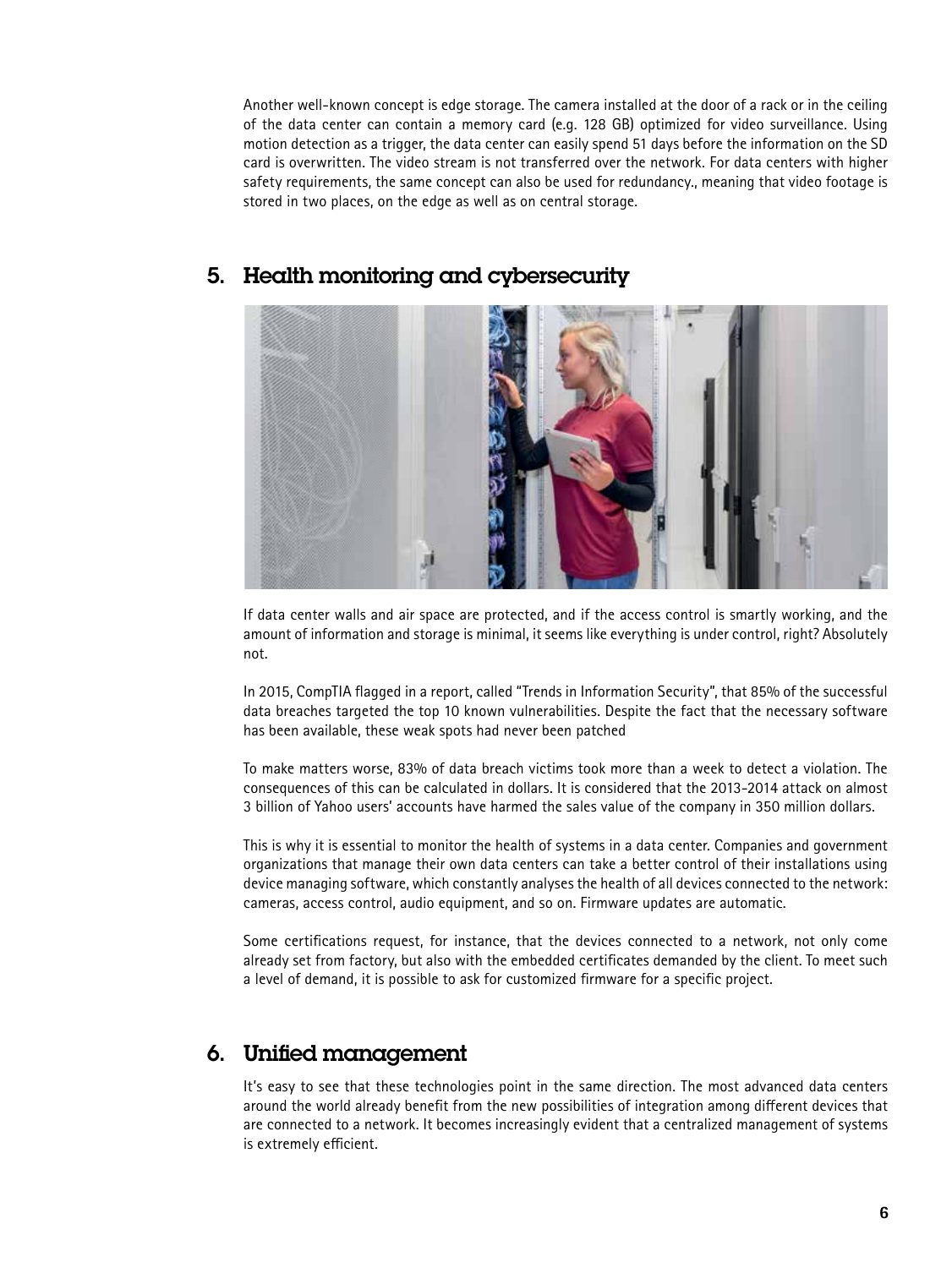Take, for instance, the entrance of vehicles in a data center: a vehicle approaches the camera detection area, placed at a car entrance. Then the embedded software verifies the license plate. The camera sends the number to an access controller, which checks if the vehicle is allowed to enter. For a higher level of security, a video intercom installed at the same height as the driver can request a QR code, which can be received via smartphone in advance. To finish the process, the door opens and the sequence of events is recorded and stored. Again, safety and access control take joint action.

In a totally IP environment, where even audio devices use the SIP protocol to communicate with IP phones, a data center can quickly share information and operate with efficiency.

These benefits tend to be greater for those investing in open hardware and software technologies, for they can be easily combined with other technologies. This is why organizations such as ONVIF, which work in favor of interoperability, continue to fuel innovative solutions. They are especially needed to solve different challenges in data centers, where the physical, virtual and access control safety are interconnected by nature.